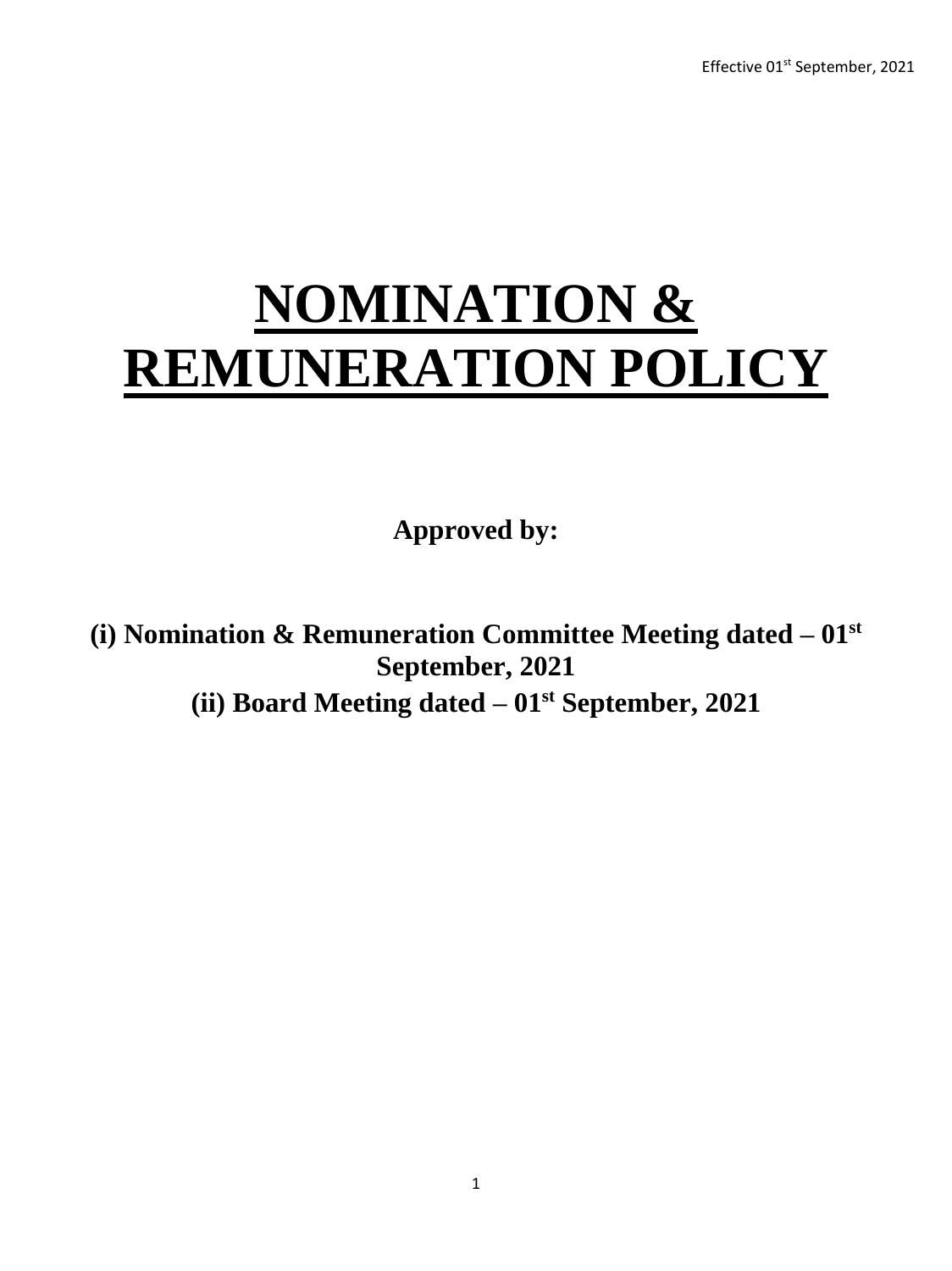# **NOMINATION & REMUNERATION POLIC**

# **I. INTRODUCTION**

Pursuant to Section 178 of the Companies Act, 2013 ("the Act") (as amended from time to time), the Board of Directors of the Company shall constitute the Nomination and Remuneration Committee comprising of at least three non-executive Directors out of which not less than one half are independent directors as required under the Act. The Chairman of the Company (whether executive or nonexecutive) may be appointed as a member of the Nomination and Remuneration Committee but shall not Chair such Committee.

This Committee and the Policy is formulated in compliance with Section 178 of the Act read along with the applicable rules thereto.

# **II. OBJECTIVE**

The objective of this Policy is to lay down a framework in relation to remuneration of Directors, Key Managerial Personnel (KMP) and Senior Management. The Key Objectives of the Committee would be:

- 1) To guide the Board in relation to appointment and removal of Directors, KMP and Senior Management.
- 2) Formulate the criteria for determining qualifications, positive attributes and independence of a director and recommend to the Board a policy relating to the remuneration of Directors, KMP and other employees.
- 3) Formulation of criteria for evaluation of Independent Director and the Board.
- 4) To evaluate the performance of the members of the Board.
- 5) To recommend to the Board on Remuneration payable to the Directors, KMP and Senior Management.
- 6) To provide to KMP and Senior Management reward linked directly to their effort, performance, dedication and achievement relating to the Company's operations.
- 7) To retain, motivate and promote talent and to ensure long term sustainability of talented managerial persons and create competitive advantage.
- 8) To devise a policy on Board diversity.

# **III. APPLICABILITY**

The Policy is applicable to:

- 1) Directors (Executive and Non-Executive);
- 2) Key Managerial Personnel (KMPs);
- 3) Senior Management Personnel (SMPs); &

# **IV. ROLE OF THE COMMITTEE**

The role of the Committee inter alia will be the following: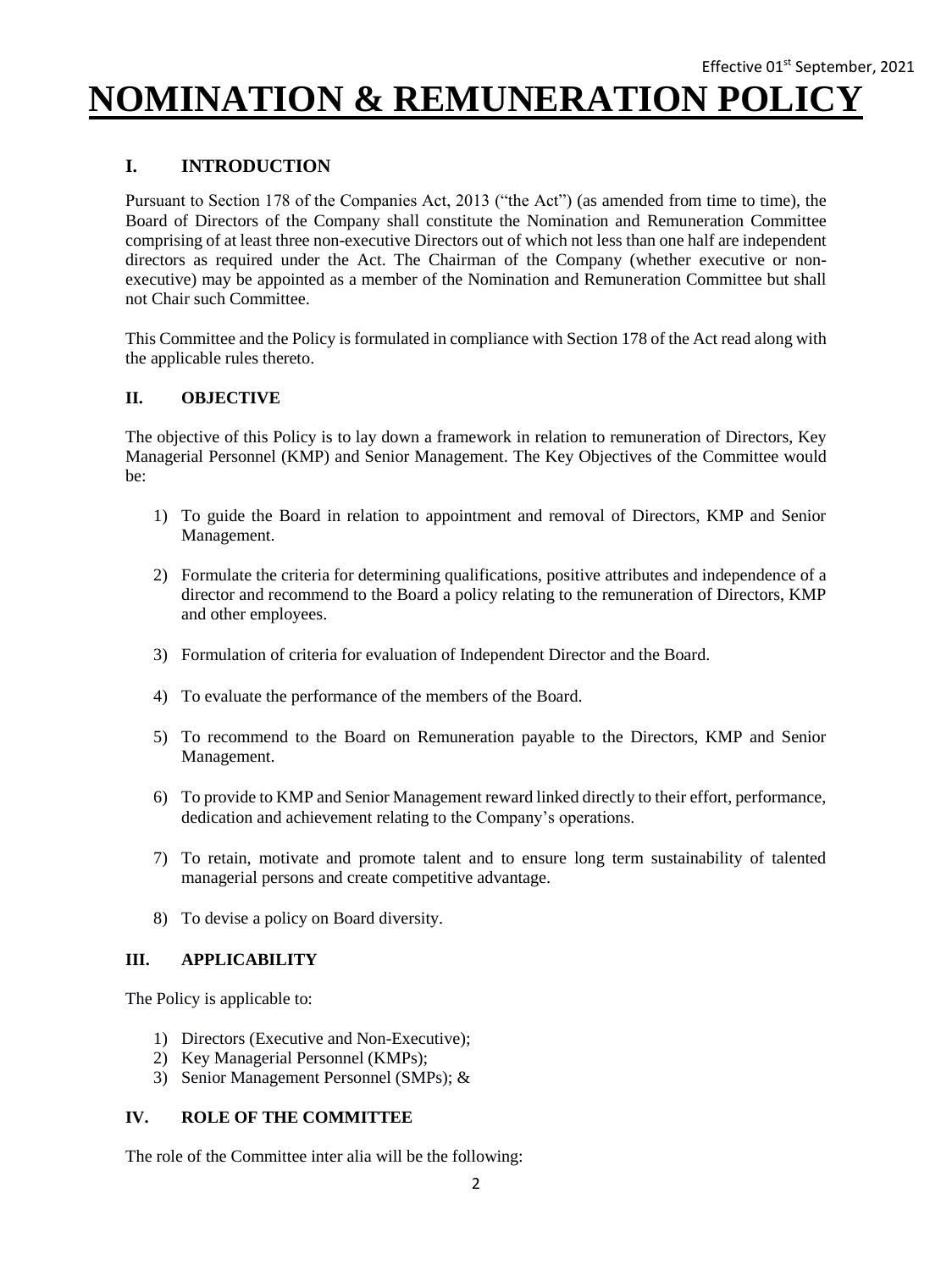- 1) Formulate criteria to qualify individuals who may become Director or who may be appointed in senior management level of the Company and recommend to the Board of such appointments and removal.
- 2) Carry out performance evaluation of all Directors and Board.
- 3) Formulate the criteria for determining qualifications, positive attributes and independence of a Director.
- 4) Recommend to the Board a policy, relating to the remuneration for the Directors, key managerial personnel and Senior Management. The Policy shall be referred as Nomination and Remuneration Policy.
- 5) To decide on the commission payable to the Directors within the prescribed limit and/or as approved by the shareholders of the Company.
- 6) To devise the Policy on Board's diversity.
- 7) To formulate, implement and administer Employee Stock Option Scheme(s) of the Company and grant stock options to the employees.
- 8) To recommend to the Board, all remuneration, in whatever form, payable to Senior Management.
- 9) To carry out any other function as is mandated by the Board from time to time and / or enforced by any statutory notification, amendment or modification, as may be applicable.
- 10) To decide whether to extend or continue the term of appointment of the independent director on the basis of report of performance evaluation of independent director.

# **V. MEMBERSHIP OF THE COMMITTEE**

- 1) The Committee shall comprise of at least three (3) Directors, all of whom shall be nonexecutive Directors and at least half shall be Independent. The Chairman of the Company (whether executive or non-executive) may be appointed as a member of the Nomination and Remuneration Committee.
- 2) The Board shall reconstitute the Committee as and when required to comply with the provisions of the Act and such other applicable statutory requirement.
- 3) Minimum two (2) members or one third of the members of the Committee, whichever is greater, including at least one independent director in attendance shall constitute a quorum for the Committee meeting.
- 4) Membership of the Committee shall be disclosed in the Annual Report.
- 5) Term of the Committee shall be continued unless terminated by the Board of Directors.

#### **VI. CHAIRMAN**

1) Chairman of the Committee shall be an Independent Director.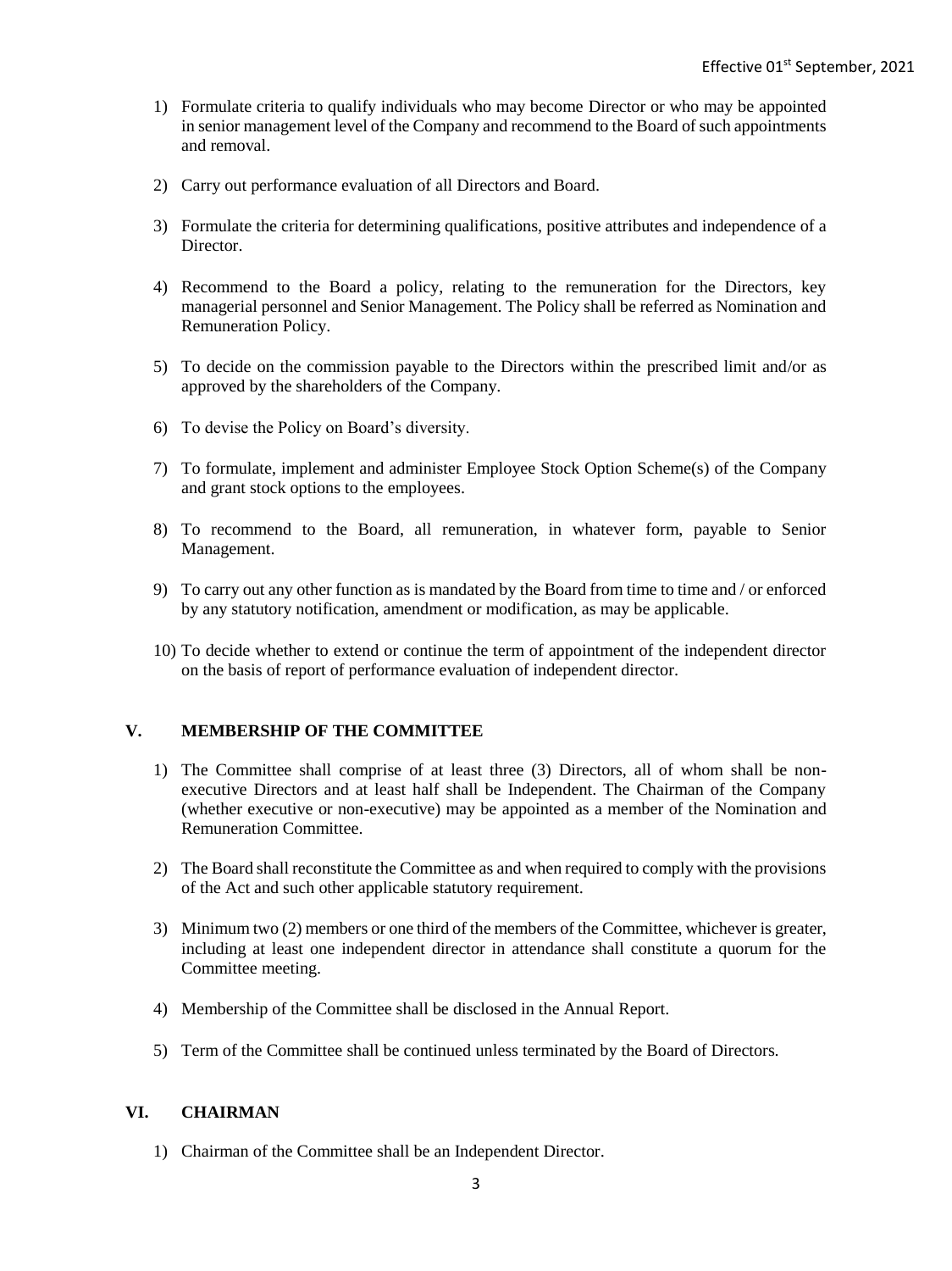- 2) Chairperson of the Company may be appointed as a member of the Committee but shall not Chair the Committee.
- 3) In the absence of the Chairman, the members of the Committee present at the meeting shall choose one amongst them to act as Chairman.
- 4) Chairman of the Nomination and Remuneration Committee should be present at the Annual General Meeting or may nominate some other member to answer the shareholders' queries.

# **VII. FREQUENCY OF MEETINGS**

The meeting of the Committee shall be held at least once in a year.

#### **VIII. MINUTES OF COMMITTEE MEETING**

Proceedings of all meetings must be minuted and signed by the Chairman of the said meeting or the Chairman of the next succeeding meeting. Minutes of the Committee Meeting will be tabled at the subsequent Board and Committee meeting.

#### **IX. COMMITTEE MEMBERS' INTERESTS**

- 1) A member of the Committee is not entitled to be present when his or her own remuneration is discussed at a meeting or when his or her performance is being evaluated.
- 2) The Committee may invite such executives, as it considers appropriate, to be present at the meetings of the Committee.

#### **X. VOTING**

- 1) Matters arising for determination at Committee meetings shall be decided by a majority of votes of Members present and voting and any such decision shall for all purposes be deemed a decision of the Committee.
- 2) In the case of equality of votes, the Chairman of the meeting will have a casting vote.

#### **XI. APPOINTMENT AND REMOVAL OF DIRECTOR, KMP AND SENIOR MANAGEMENT**

#### 1) **Appointment criteria and qualifications:**

- a. The Committee shall identify and ascertain the integrity, qualification, expertise and experience of the person for appointment as Director, KMP or Senior Management and recommend to the Board his/her appointment.
- b. A person should possess adequate qualification, expertise and experience for the position he/she is considered for appointment. The Committee has discretion to decide whether qualification, expertise and experience possessed by a person are sufficient/ satisfactory for the concerned position.

#### 2) **Term/Tenure:**

**a. Managing Director/Whole-time Director/Manager (Managerial Person):**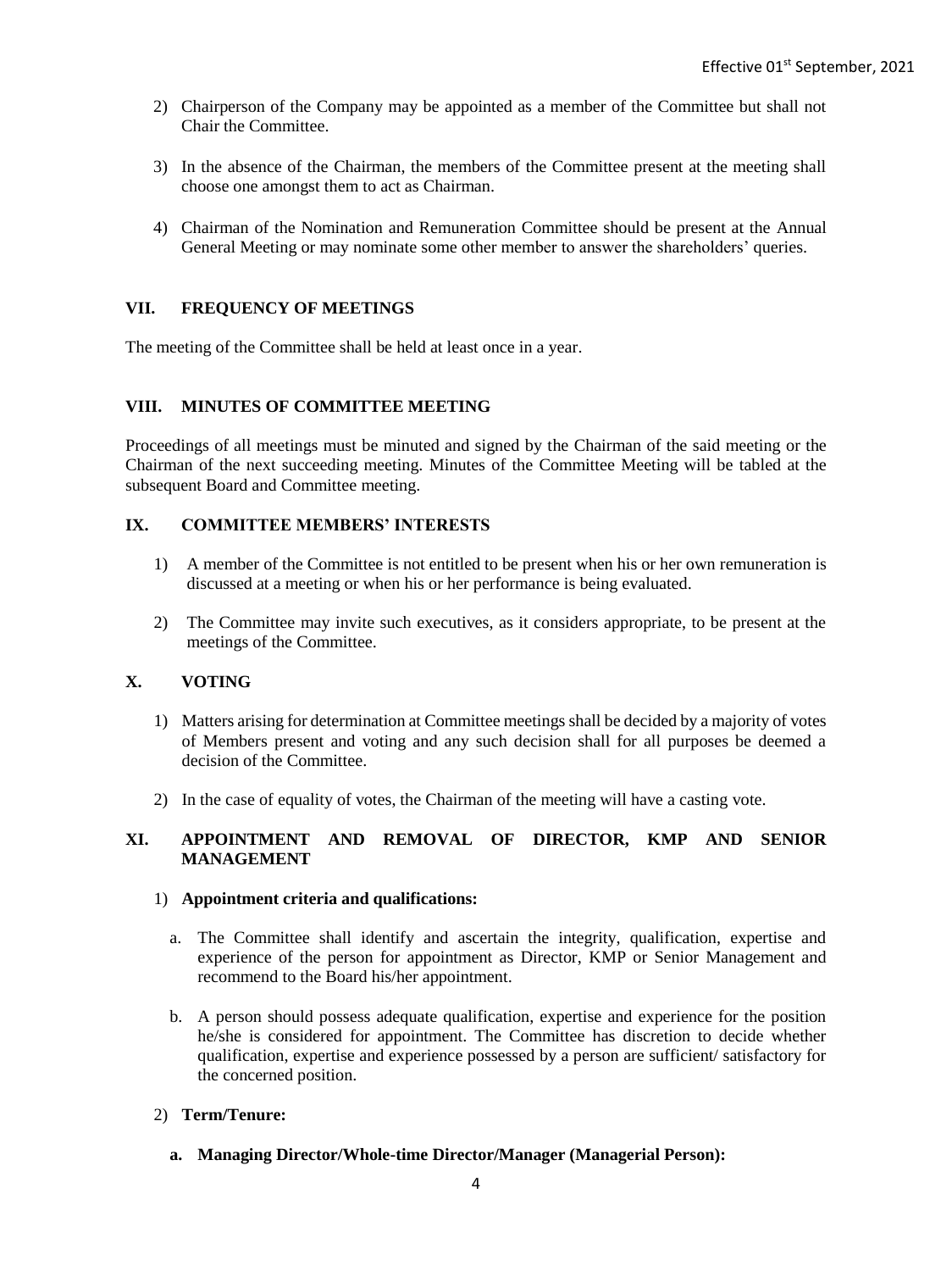- The Company shall appoint or re-appoint any person as its Managerial Person for a term not exceeding five years at a time. No re-appointment shall be made earlier than one year before the expiry of term.

# **b. Independent Director:**

- An Independent Director shall hold office for a term up to five consecutive years on the Board of the Company and will be eligible for re-appointment on passing of a special resolution by the Company and disclosure of such appointment shall be made in the Board's Report of the Company.

- No Independent Director shall hold office for more than two consecutive terms, but such Independent Director shall be eligible for re-appointment after expiry of three years of ceasing to become an Independent Director.

Provided that an Independent Director shall not, during the said period of three years, be reappointed in or be associated with the Company in any other capacity, either directly or indirectly.

# **c. Evaluation:**

The performance evaluation shall be carried out as given below:-

| <b>Performance Evaluation by</b>      | Of Whom                                                                                                                      |
|---------------------------------------|------------------------------------------------------------------------------------------------------------------------------|
| Nomination and Remuneration Committee | Every Director's performance                                                                                                 |
| <b>Board of Directors</b>             | - All Directors and Board and Committees as a whole<br>- All Independent Directors excluding the Director<br>being evaluated |
| <b>Independent Directors</b>          | the performance of Non-Independent<br>Review<br>Directors and Chairman of the Company                                        |

The Committee shall carry out evaluation of performance of every Director at regular interval (yearly).

# 3) **Removal:**

Due to reasons for any disqualification mentioned in the Act, rules made there under or under any other applicable Act, rules and regulations, the Committee may recommend, to the Board with reasons recorded in writing, removal of a Director, KMP or Senior Management subject to the provisions and compliance of the said Act, rules and regulations.

# 4) **Retirement:**

The Director, KMP and Senior Management shall retire as per the applicable provisions of the Act. The Board will have the discretion to retain the Director, KMP, Senior Management in the same position / remuneration or otherwise even after attaining the retirement age, for the benefit of the Company.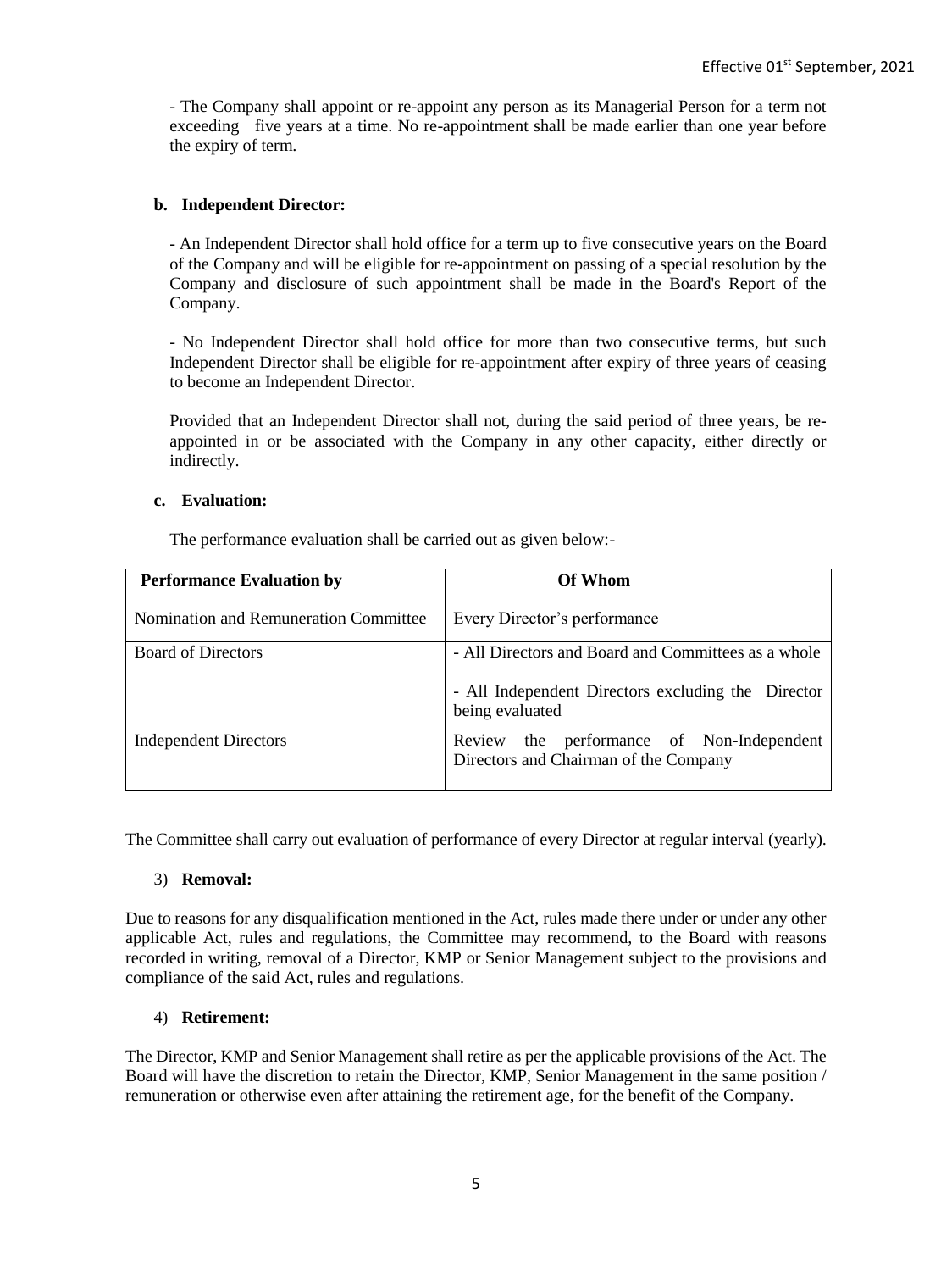#### **XII. PROVISIONS RELATING TO REMUNERATION OF MANAGERIAL PERSON, KMP AND SENIOR MANAGEMENT**

# **1) General:**

- **a.** The remuneration / compensation / commission etc. to Managerial Person, KMP and Senior Management will be determined by the Committee and recommended to the Board for approval. The remuneration / compensation / commission etc. shall be subject to the prior/post approval of the shareholders of the Company and such other approval, wherever required.
- **b.** The remuneration and commission to be paid to Managerial Person shall be as per the statutory provisions of the Act and the rules made there under for the time being in force and./or as approved by the shareholders of the company.
- **c.** The remuneration structure will have a right mix of guaranteed (fixed) pay, pay for performance and long term variable pay based on business growth and other factors such as growth in shareholder value to ensure that it is competitive and reasonable.
- **d.** Where any insurance is taken by the Company on behalf of its Managerial Person, KMP and for Senior Management for indemnifying them against any liability, the premium paid on such insurance shall not be treated as part of the remuneration payable to any such personnel.

# **2) Remuneration to Managerial Person, KMP and Senior Management:**

a. Fixed pay:

Managerial Person, KMP and Senior Management shall be eligible for a monthly remuneration as may be approved by the Board on the recommendation of the Committee in accordance with the statutory provisions of the Act and the rules made there under for the time being in force. The break-up of the pay scale and quantum of perquisites including employer's contribution to Provident Fund(s), pension scheme(s), medical expenses, club fees etc. shall be decided and approved by the Board on the recommendation of the Committee and approved by the shareholders and such other approval, wherever required.

b. Variable Pay:

The Company may in its discretion structure any portion of remuneration to link rewards to corporate and individual performance, fulfilment of specified improvement targets or the attainment of certain financial or other objectives set by the Board. The amount payable shall be based on performance against pre-determined financial and non-financial metrics.

c. Provision for excess remuneration:

If, in any financial year, the Company has no profits or its profits are inadequate, the Company shall pay remuneration to its Managerial Person in accordance with the provisions of Schedule V of the Act.

# **3) Remuneration to Non-Executive/Independent Director:**

1. Remuneration/Commission:

The remuneration/commission, if any, shall be in accordance with the statutory provisions of the Act and the rules made there under for the time being in force.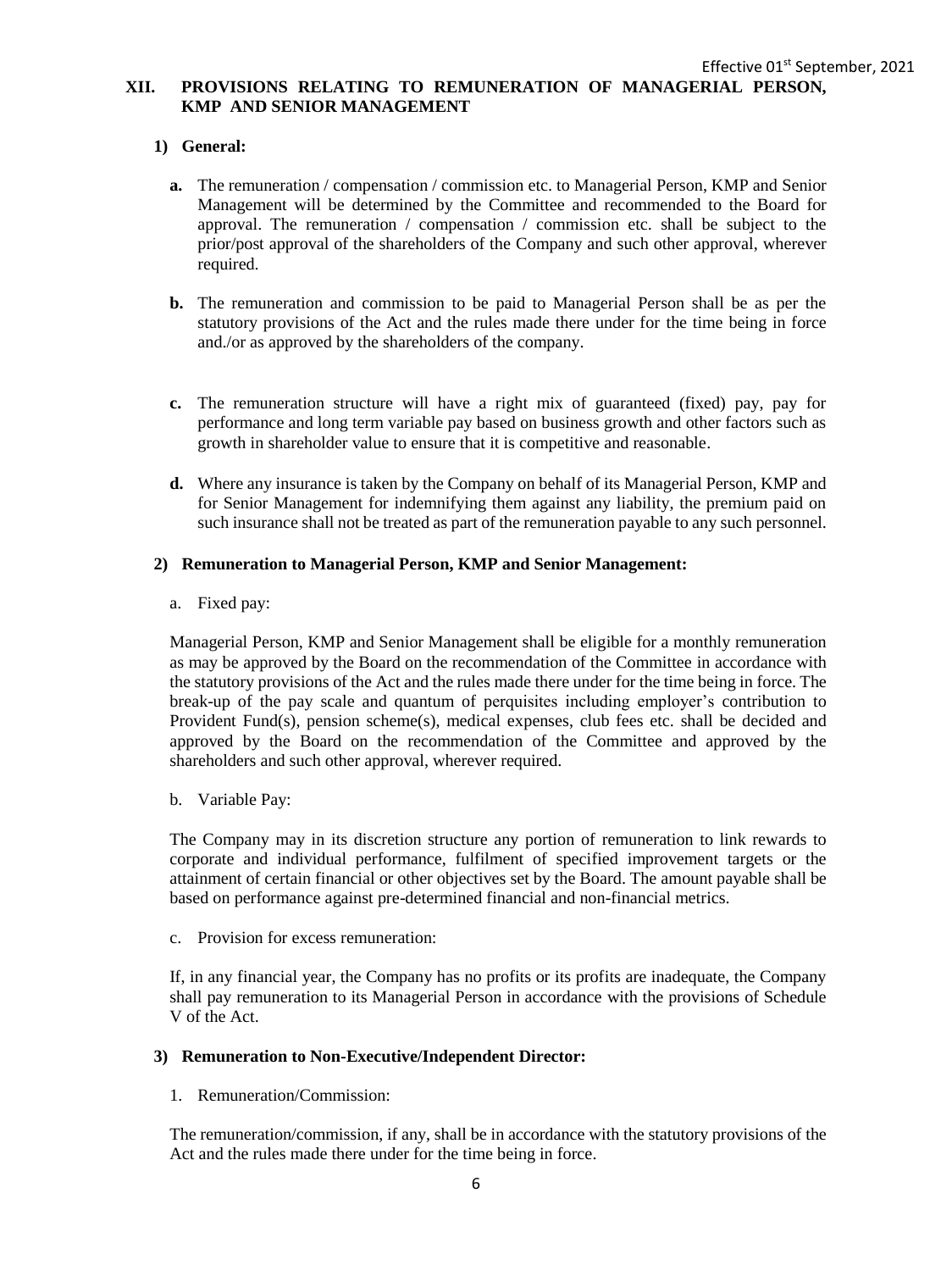2. Sitting Fees:

The Non-Executive/Independent Director may receive remuneration by way of fees for attending meetings of Board or Committee thereof.

Provided that the amount of such fees shall not exceed the maximum amount as provided in the Act, per meeting of the Board or Committee or such amount as may be prescribed from time to time.

#### **XIII. TRAINING/FAMILIARISATION PROGRAMME FOR INDEPENDENT DIRECTORS**

All the new directors shall be given formal induction and orientation promptly after the appointment. The programme shall familiarize the new director with the Company's vision, strategic direction, industry/business model of the Company, core values including ethics, corporate governance practices and other key policies and practices.

The Company shall provide suitable training  $\&$  education to Independent Directors on matters which are relevant for the Board's effective performance. Such training/education may be provided in a variety of forms including external/internal training & education programs, seminars held by CII, ASSOCHAM, FICCI etc. from time to time on varied issues, presentations or briefing on particular topics and education materials.

#### **XIV. EVALUATION MECHANISM & CRITERIA APPLICABLE THEREIN**

#### **A. Non-Independent Directors, Chairman & The Board As A Whole**

- i. The Independent Directors of the Company shall hold atleast one meeting every year without the attendance of non- independent directors and members of management. The meeting shall:
	- $\triangleright$  Review the performance of non-independent directors and the Board as a whole;
	- $\triangleright$  Review the performance of Chairperson of the Company, considering views of Executive/ Non- Executive Directors.
- ii. In the meeting, the Independent Directors shall focus on each Non-Independent director and Board's/Chairman's contribution to the Company and specific focus on areas in which the Board or certain specific Non-Independent director could improve.
- iii. The results of this evaluation process shall determine whether the individual forming part of the Board brings the skills and expertise appropriate for the Company and how they work as a team.

#### **B. Independent Directors**

The performance evaluation of Independent directors shall be done by the entire Board, excluding directors being evaluated. On the basis of performance evaluation, it shall be determined whether to extend or continue the terms of appointment of the independent directors.

#### **C. Executive Directors (EDs)**